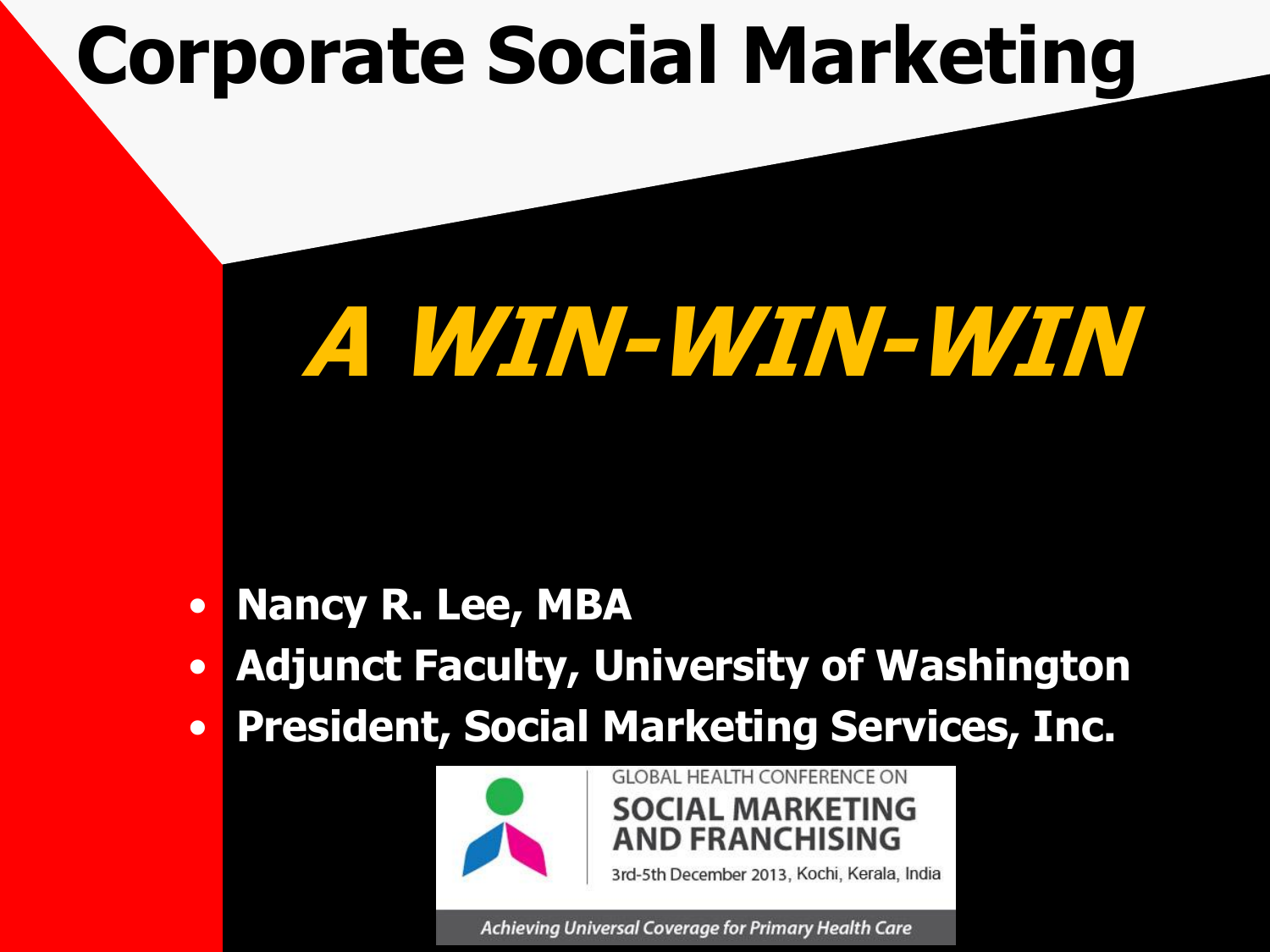# **CORPORATE SOCIAL MARKETING**

• **"A corporation supports the development and/or implementation of a behavior change campaign."**

# GOOD WORKS!

**MARKETING AND CORPORATE INITIATIVES** THAT BUILD A BETTER WORLD. **AND THE BOTTOM LINE** 

> PHILIP KOTLER **DAVID HESSEKIEL** & NANCY R. LEE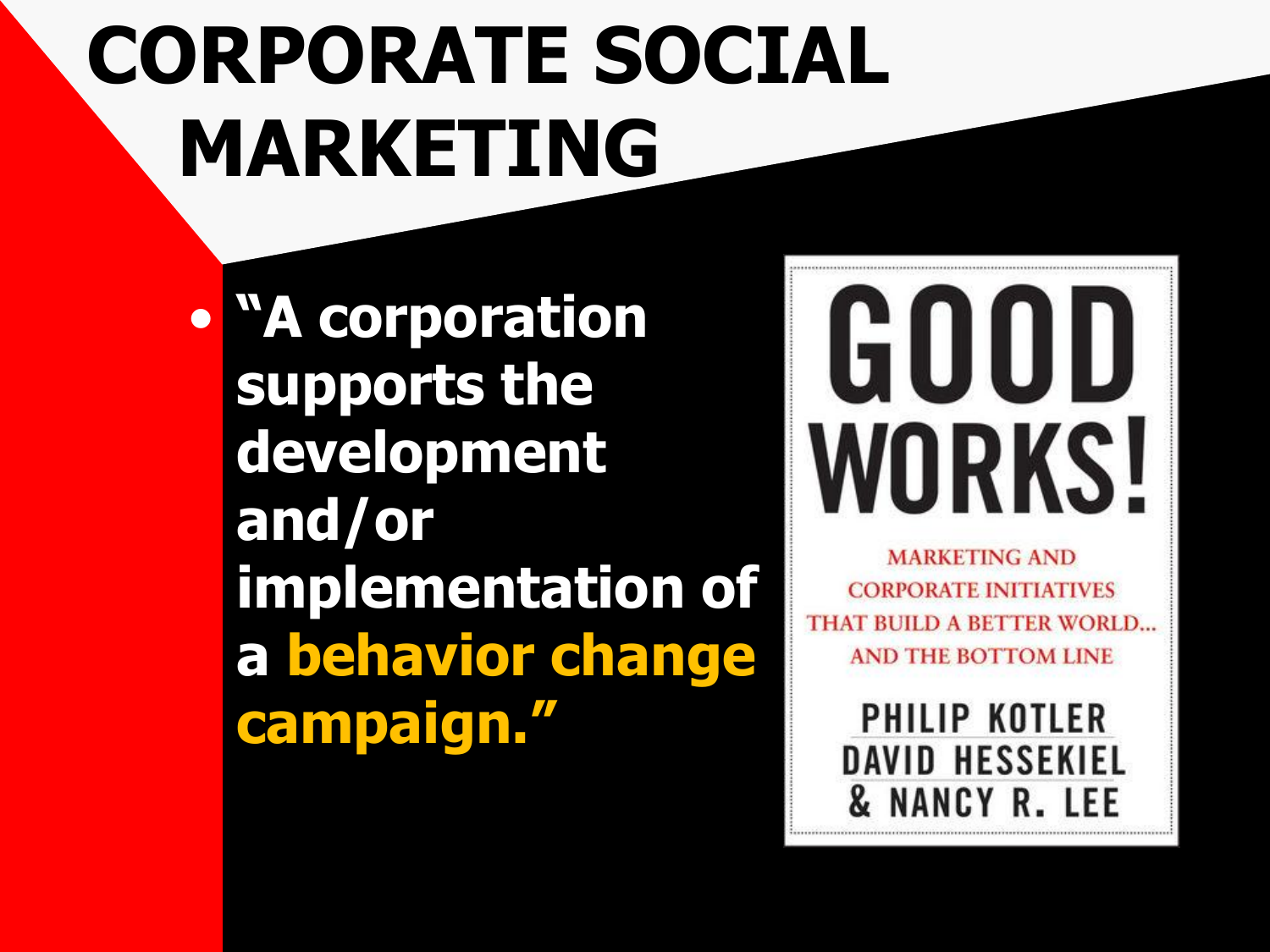# **5 BRIEF SUCCESS STORIES**

**1. Bank Decreased Tobacco Use 2. Diaper Decreased Infant Deaths 3. Beverage Company Decreased AIDS 4. Restaurant Increased Family Planning 5. Entrepreneurs Decreased Dehydration**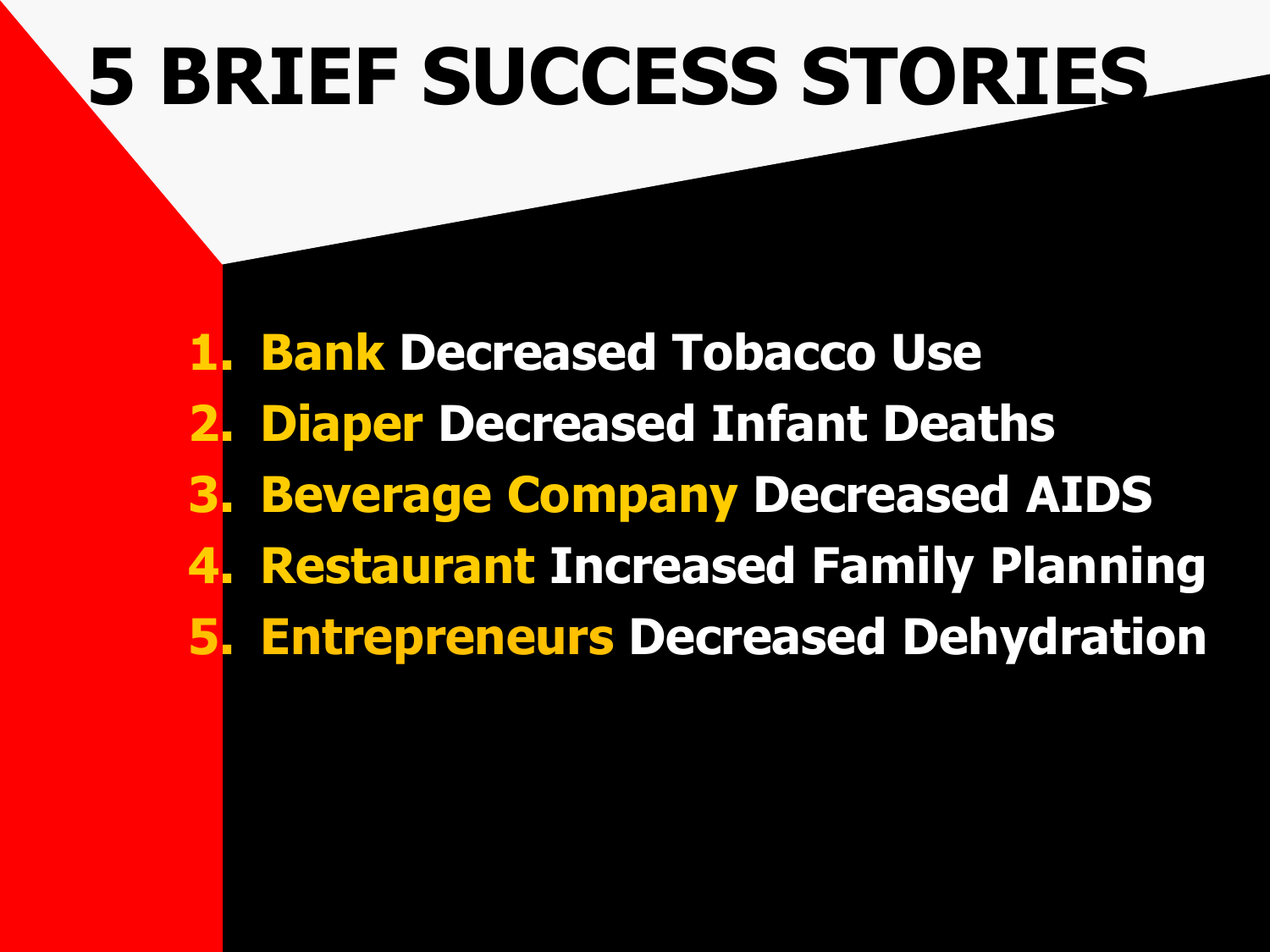# **SIX OPTIONS TO DO GOOD**



- **1. Cause Promotions**
- **2. Cause-Related Marketing**
- **3. Corporate Philanthropy**
- **4. Corporate Community Volunteering**
- **5. Socially Responsible Business Practices**
- **6. Corporate Social Marketing**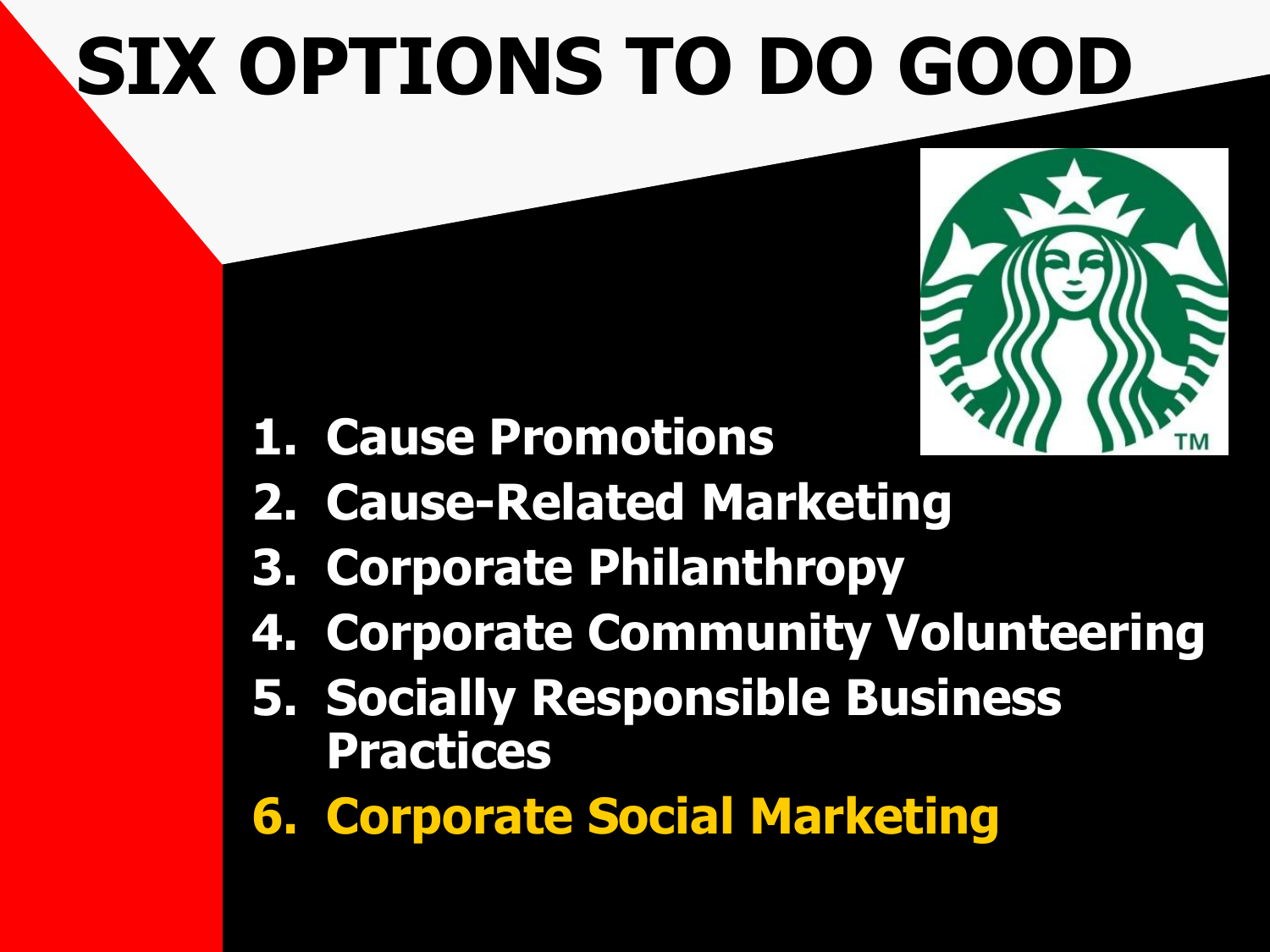# **1. CAUSE PROMOTIONS**

• **Building awareness and concern for a social issue**

• **Starbucks Annual Cup Summits with 150 industry leaders including competitors**

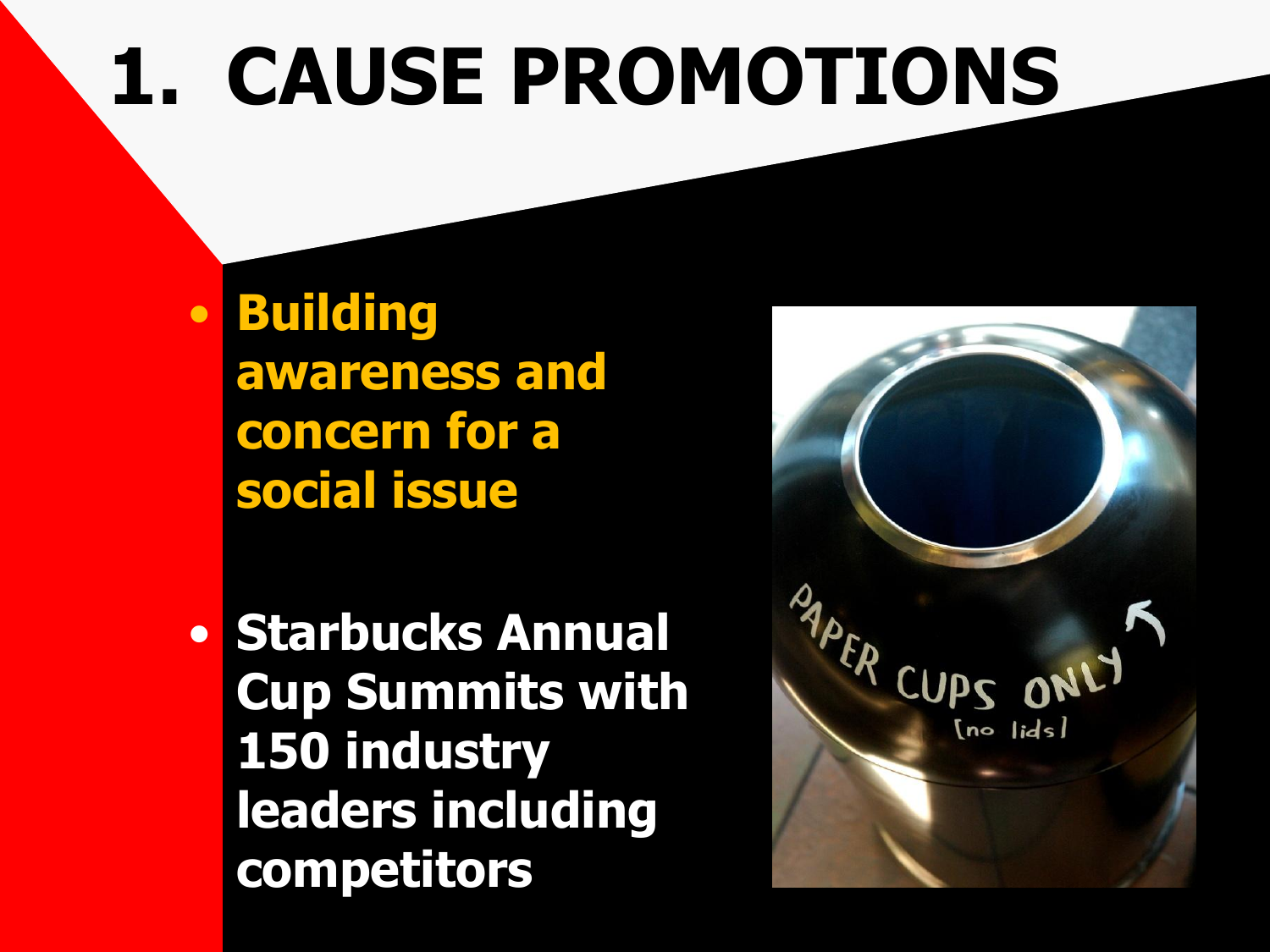### **2. CAUSE-RELATED MARKETING**

• **Corporation links donations to product sales or other consumer actions**

• **Starbucks contributes 5 cents to Ethos Water fund for every bottle sold in stores**

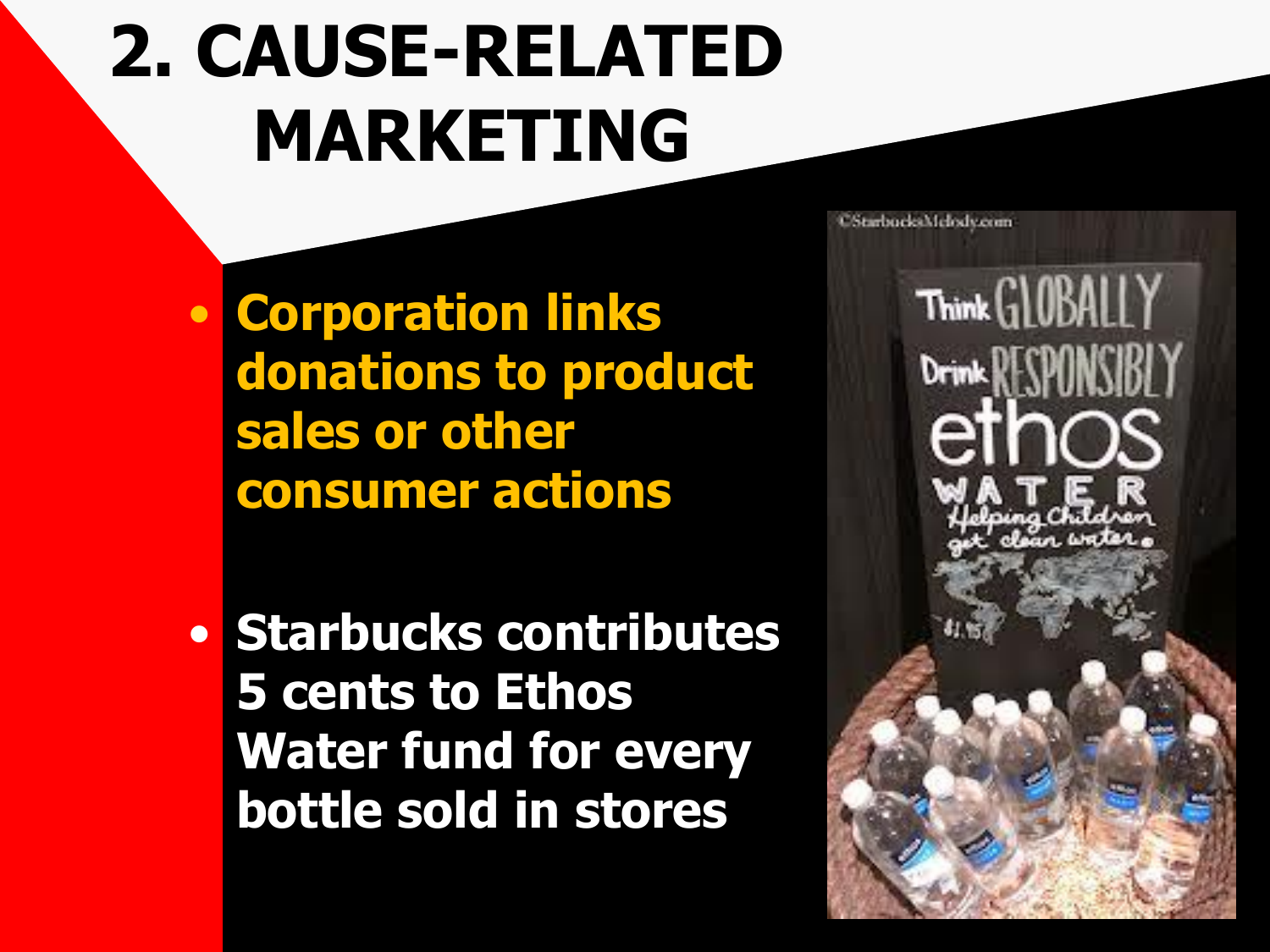### **3. CORPORATE PHILANTHROPY**

- **Corporation makes a direct contribution to a charity or cause, most often in the form or cash grants, donations and/or inkind services.**
- **Starbucks gives grants for environmental education program for youth in Malaysia**

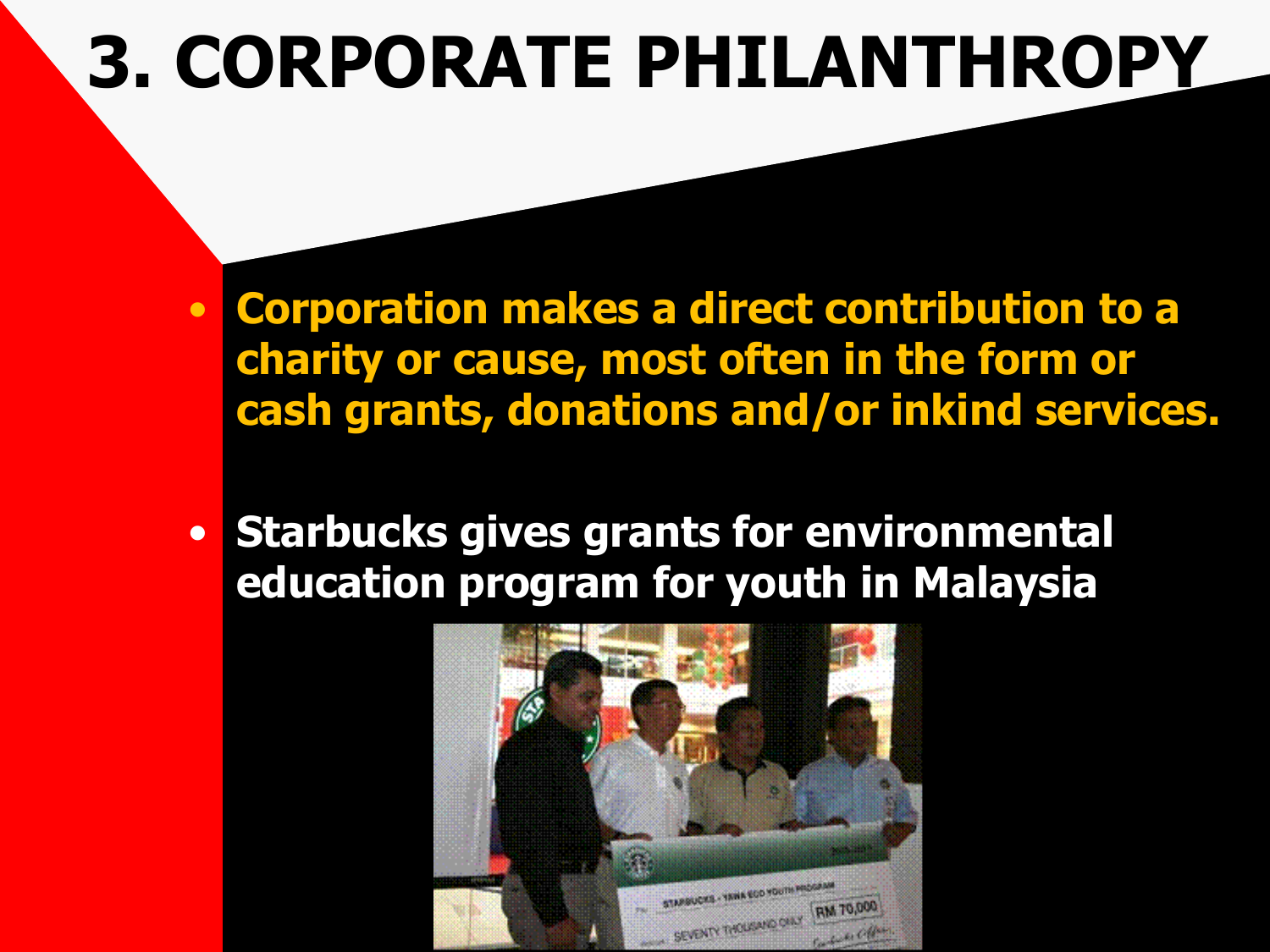### **4. CORPORATE COMMUNITY VOLUNTEERING**

- **Corporation supports and encourages employees, retail partners and/or franchise members to volunteer at local community organizations and causes.**
- **Starbucks employees in Kuwait volunteer to plant a school's garden**

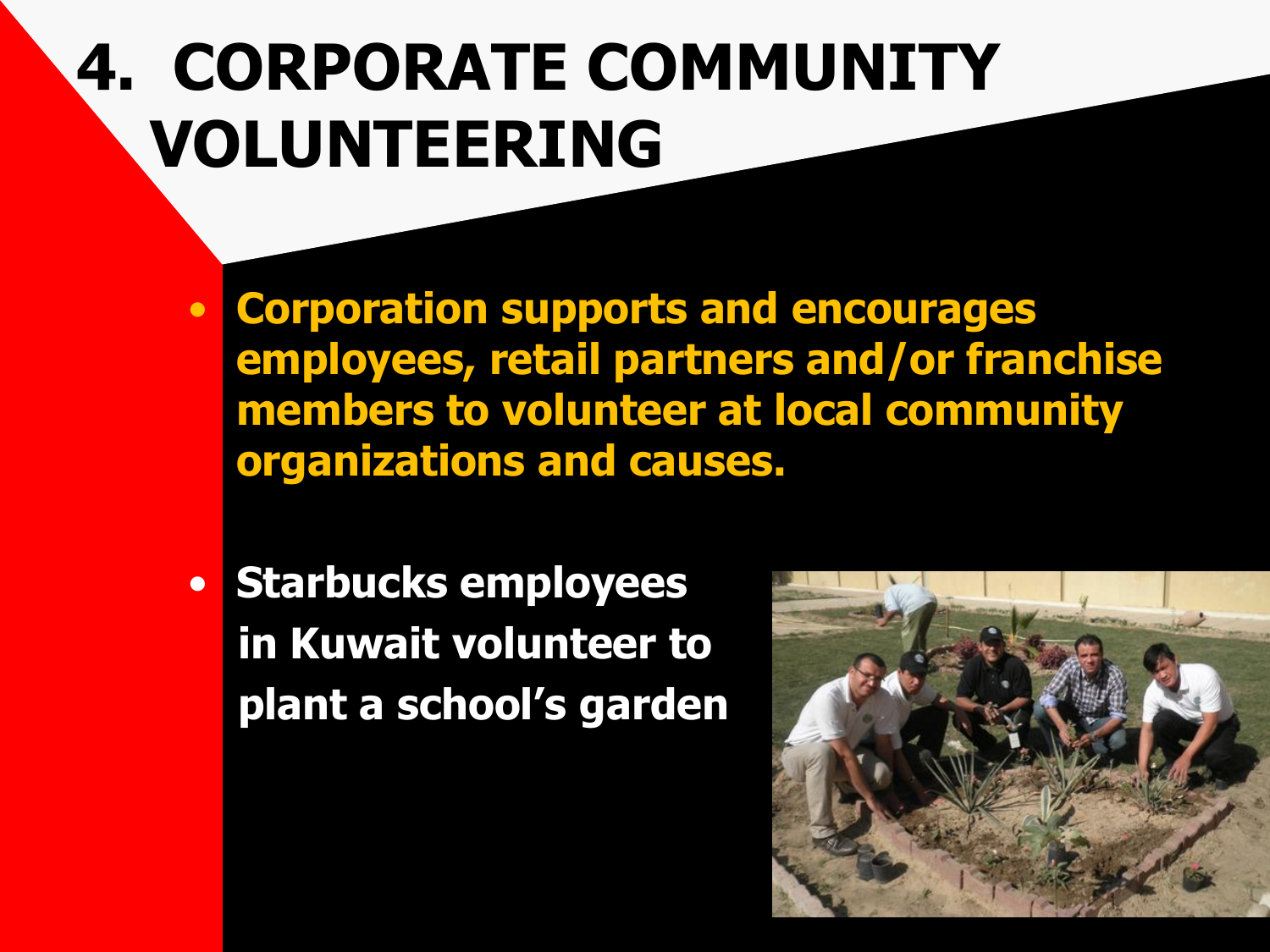#### **5. SOCIALLY RESPONSIBLE BUSINESS PRACTICES**

- **Corporation adapts and conducts discretionary business practices and investments that support social causes to improve community well being and protect the environment.**
- **Starbucks seeks to achieve LEED certification for all new company-owned stores (Leadership in Energy and Environmental Design)**

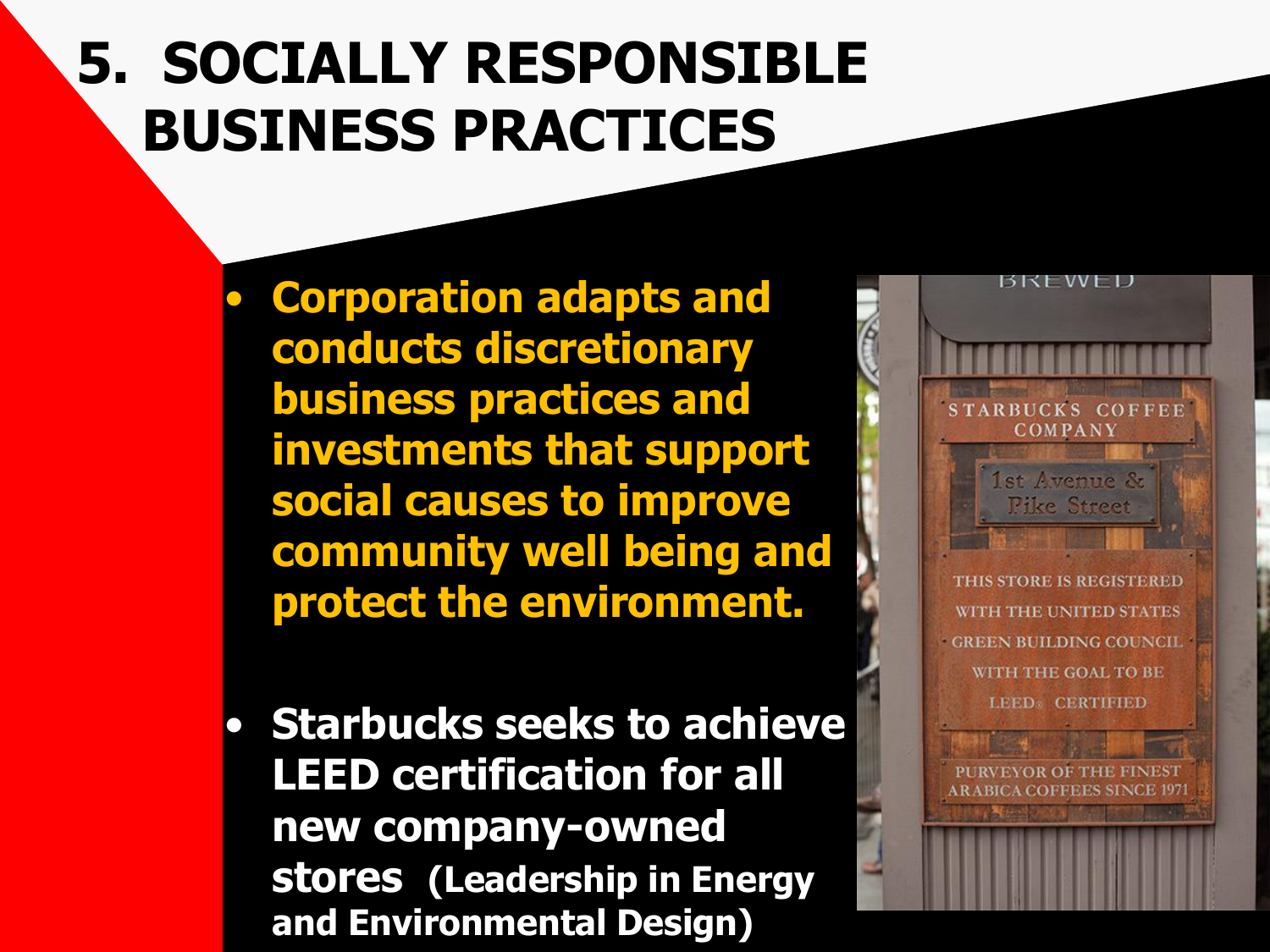### **6. CORPORATE SOCIAL MARKETING**

- **Corporation supports a behavior change campaign.**
- **Starbucks offering free 5 pound bags of used coffee grounds to enrich garden soil**

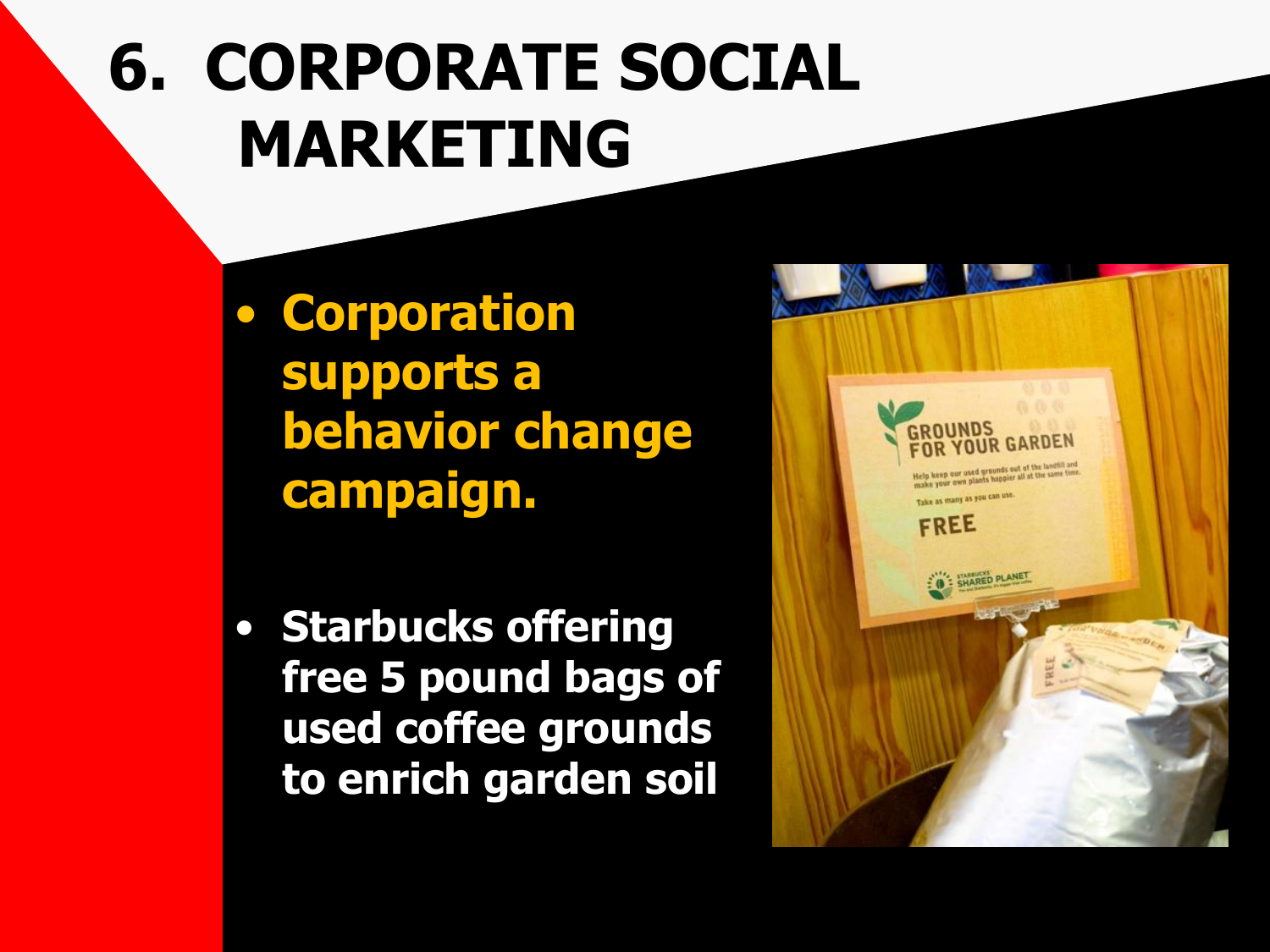#### • **Partnership**

- **Rural Green Bank in Philippines**
- **NGO: Innovations for Poverty Action**

#### • **Target Audience**

- **Low income smokers**
- **Wanting to quit**
- **Earning \$70 USD/mo**
- **Spending \$2 USD/mo**
- **Wanting to save \$**

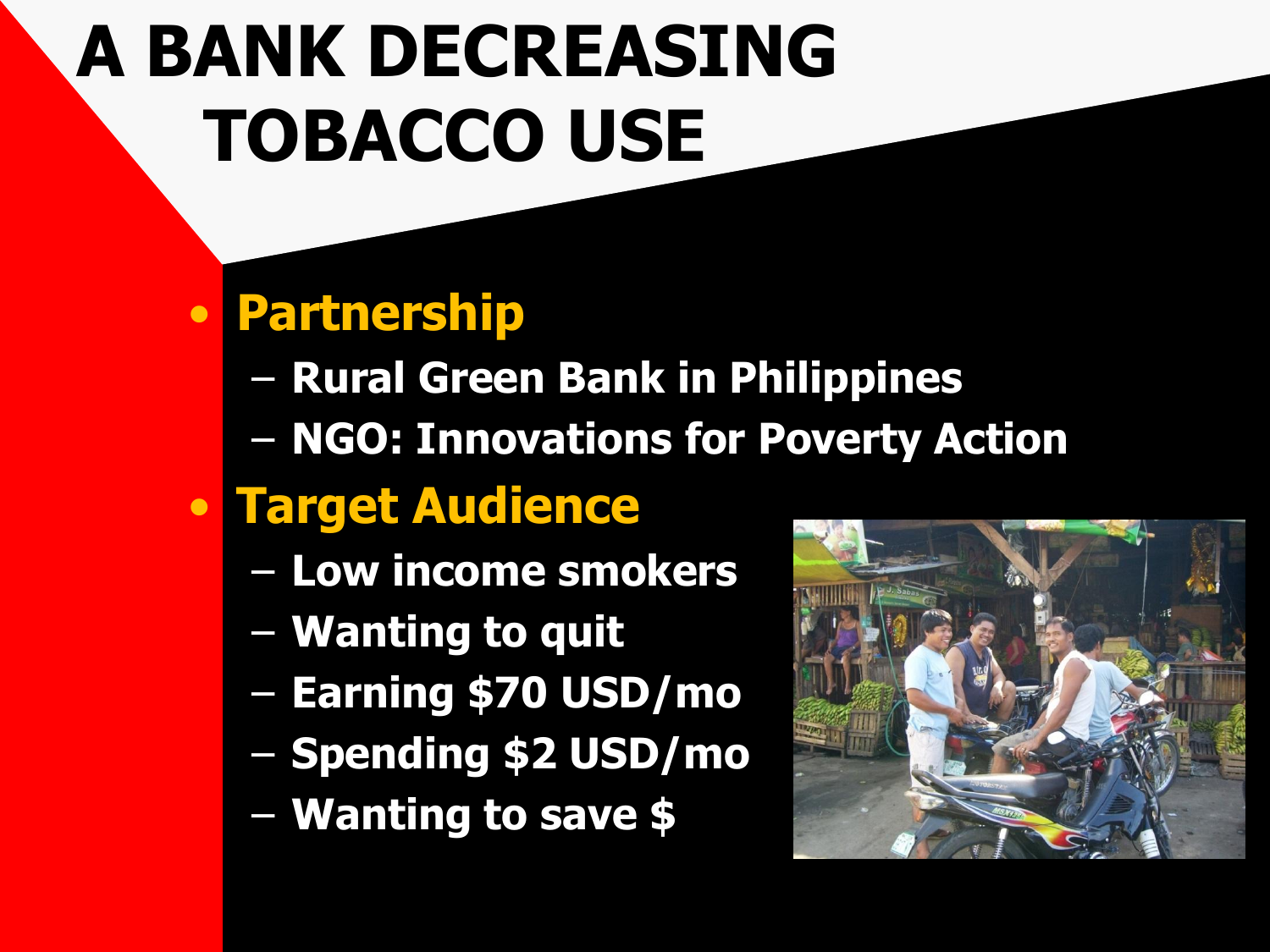- **Commitment Savings Account**
- **Monthly deposits**
- **No withdrawal until end of 6 months**
- **Pass test, withdraw**
- **Fail test, forfeit balance**

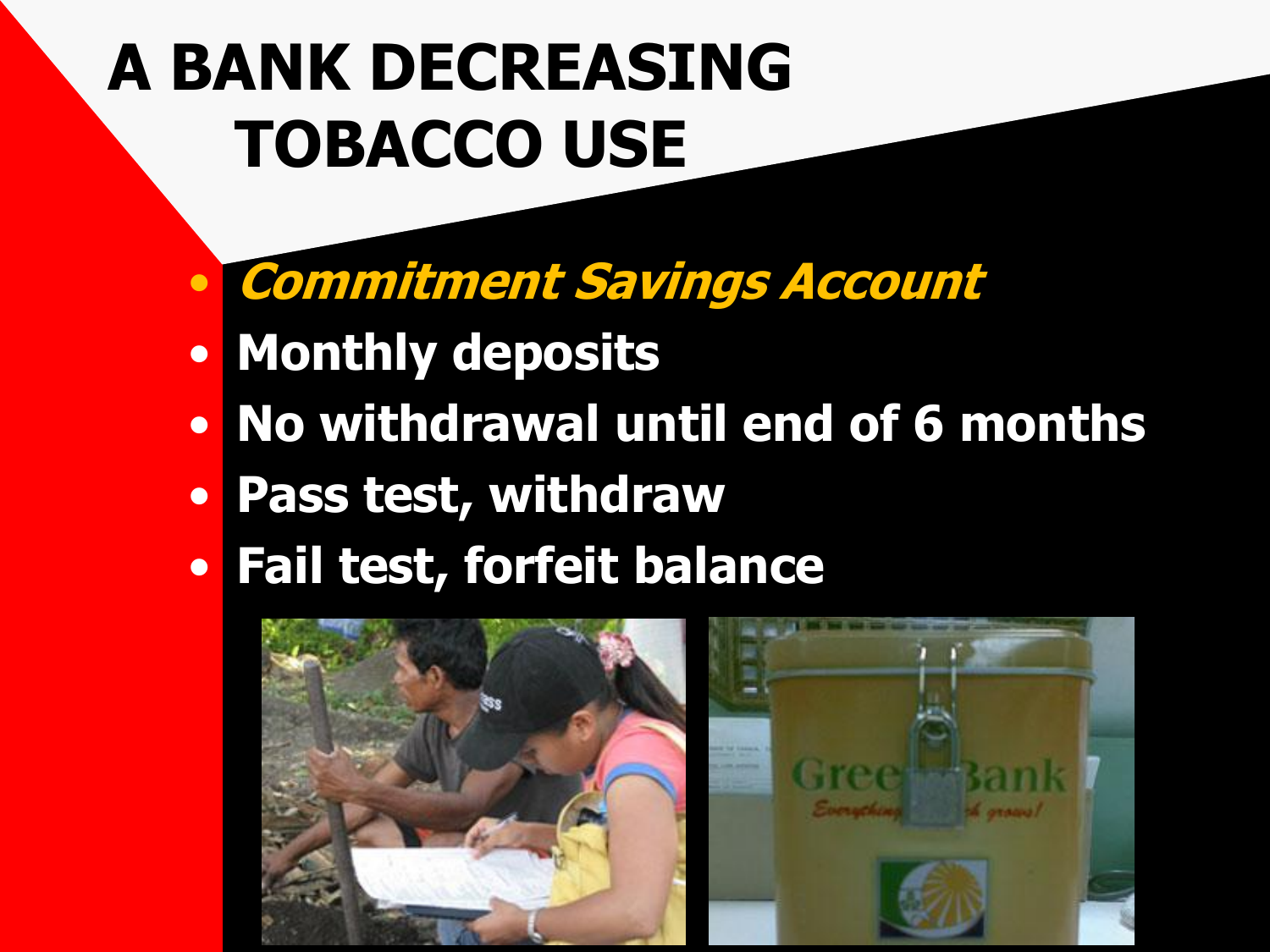#### • **"Put Your Money Where Your Butt Is"**



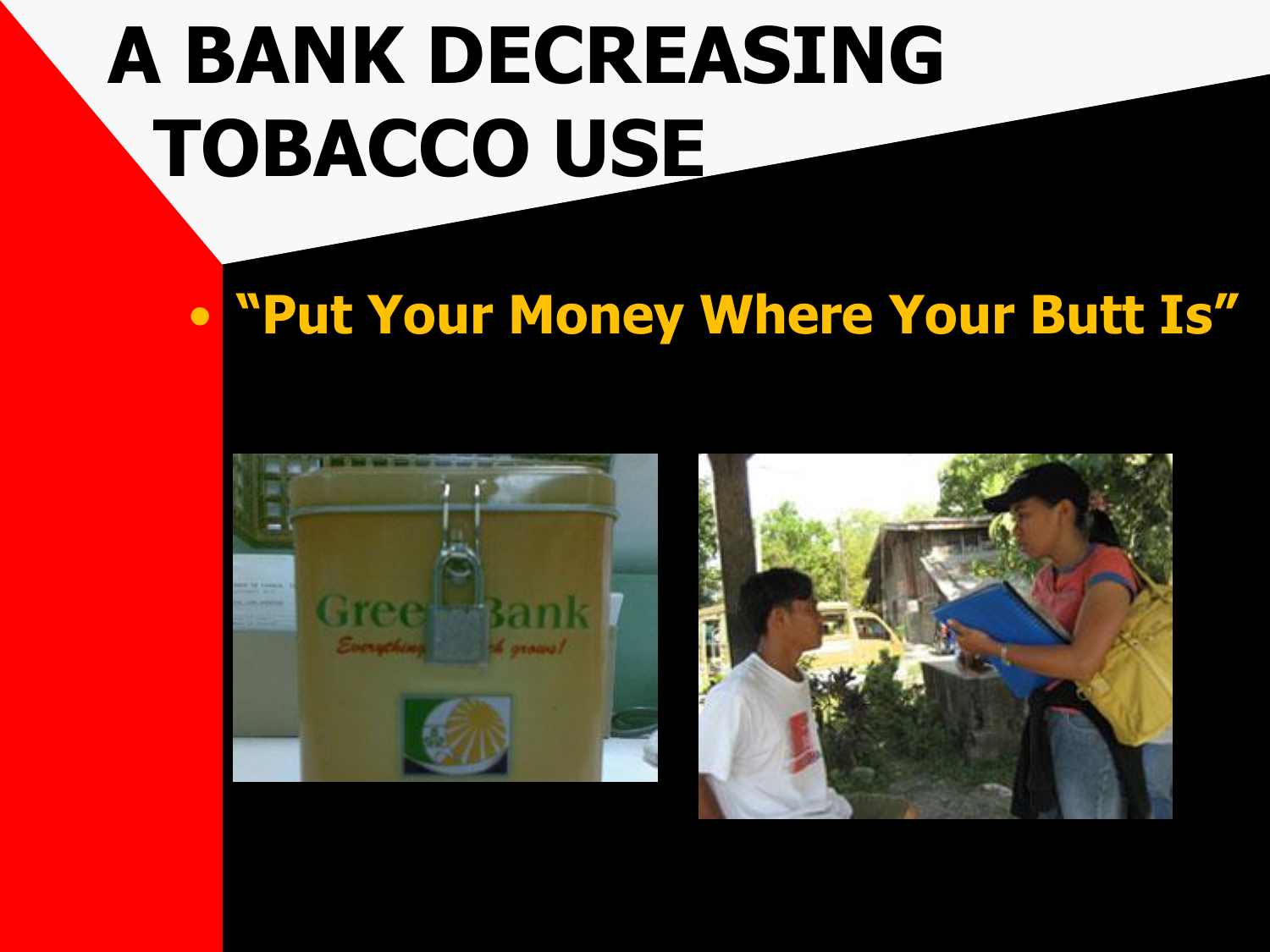#### • **OUTCOMES**

- **Results as of 2009 in Butuan City**
- **11% of smokers signed up**
- **Avg. 11 deposits in 6 months**

Source: "Tying Odysseus to the Mast", Ashraf, Karlan, Yin The Quarterly Journal of Economics, May 2008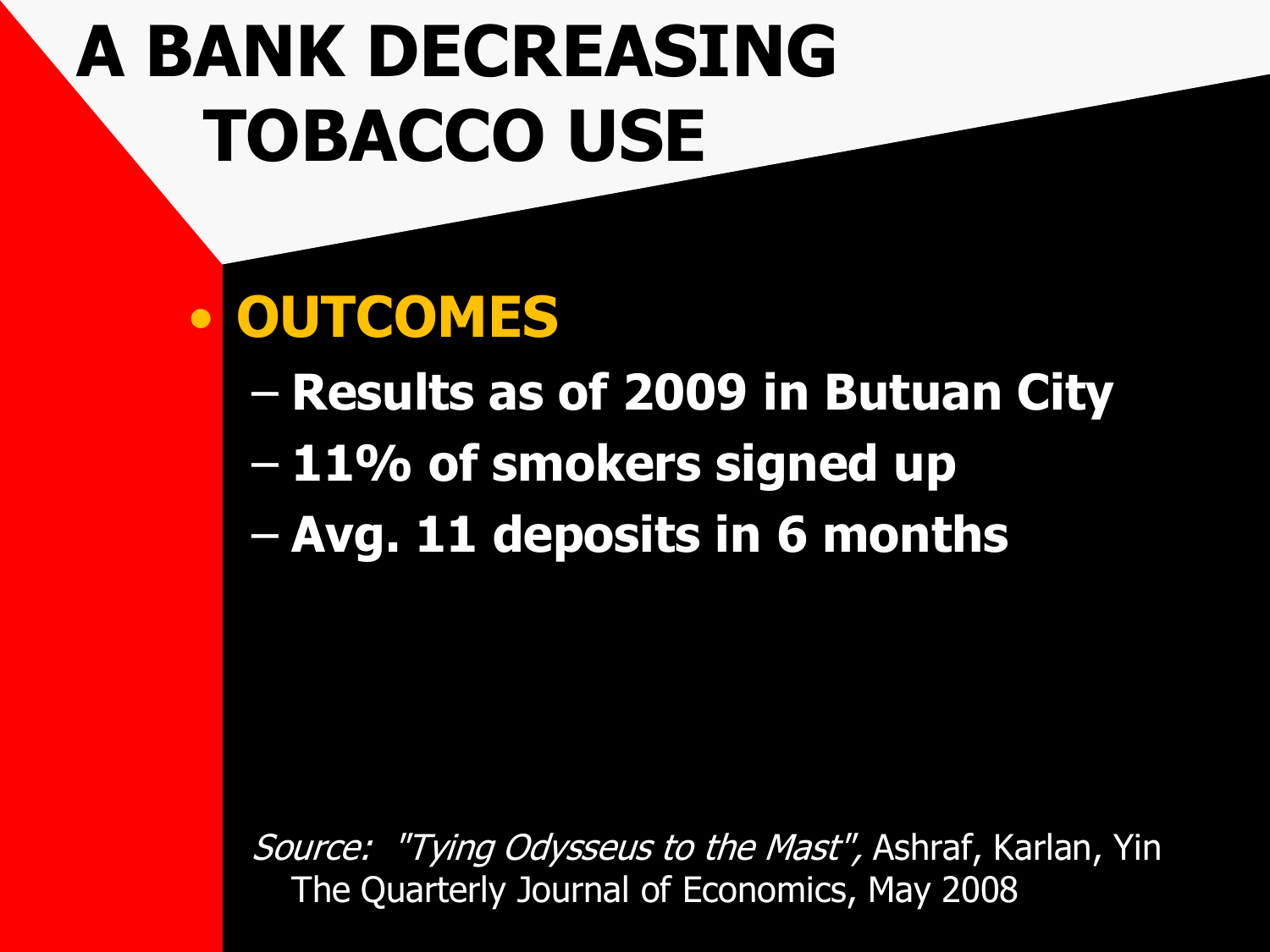## **A DIAPER DECREASING INFANT DEATHS**

- **Sudden Infant Death Syndrome (SIDS)**
- **Leading cause of death 1-12 months**
- **Only 44% of caregivers/parents in Canada knew and only 41% actually did**
- **Only 21% of professionals gave this advise**

#### **Back to Sleep**

Each week, 3 babies die of SIDS in Canada. According to the latest research, there are things you can do to reduce the risk of Sudden Infant Death Syndrome (SIDS):

1. Put your baby on his or her back to sleep.

2. Make sure no one smokes around your baby

3. Avoid putting too many clothes and covers on your baby

4. Breastfeed your baby, it may give some protection against SIDS.

For more information call 1-800-END-SIDS (1-800-363-7437)







Health Santé Canada Canada

Additional copies of the SIDS promotional material can be ordered from (613) 954-599: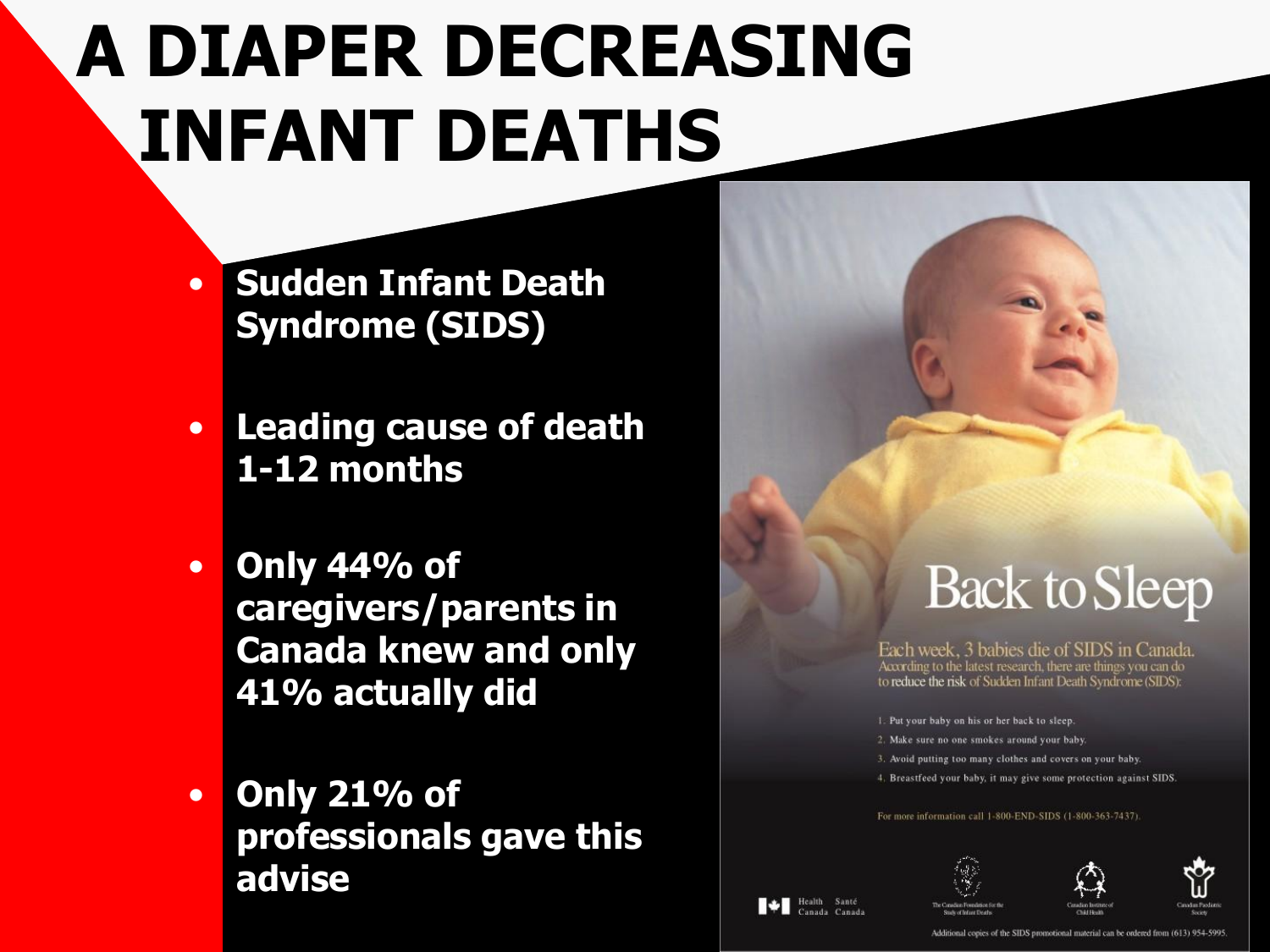### **A DIAPER DECREASING INFANT DEATHS**

- **1999 Procter & Gambles Pampers joined the Canadian Partnership**
- **Printed Back to Sleep message on infant diapers (French, English, Spanish)**

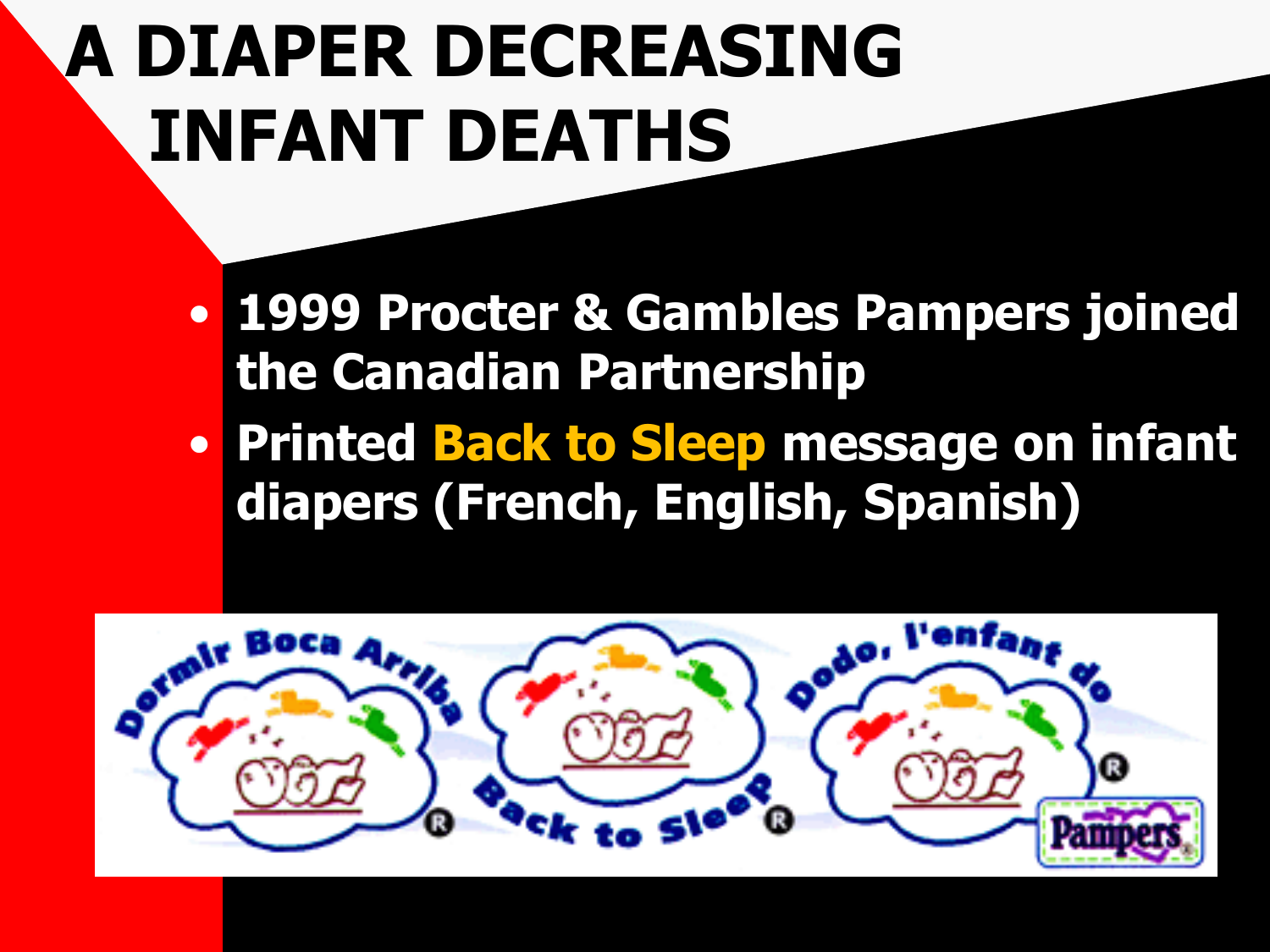### **A DIAPER DECREASING INFANT DEATHS**

• **Benefit to Cause in 2 Years:** – **Pre and Post Tracking Survey** • **n=605**

- **Awareness of proper position** 
	- **44% to 66%**
- **Professionals recommending** 
	- **21% to 67%**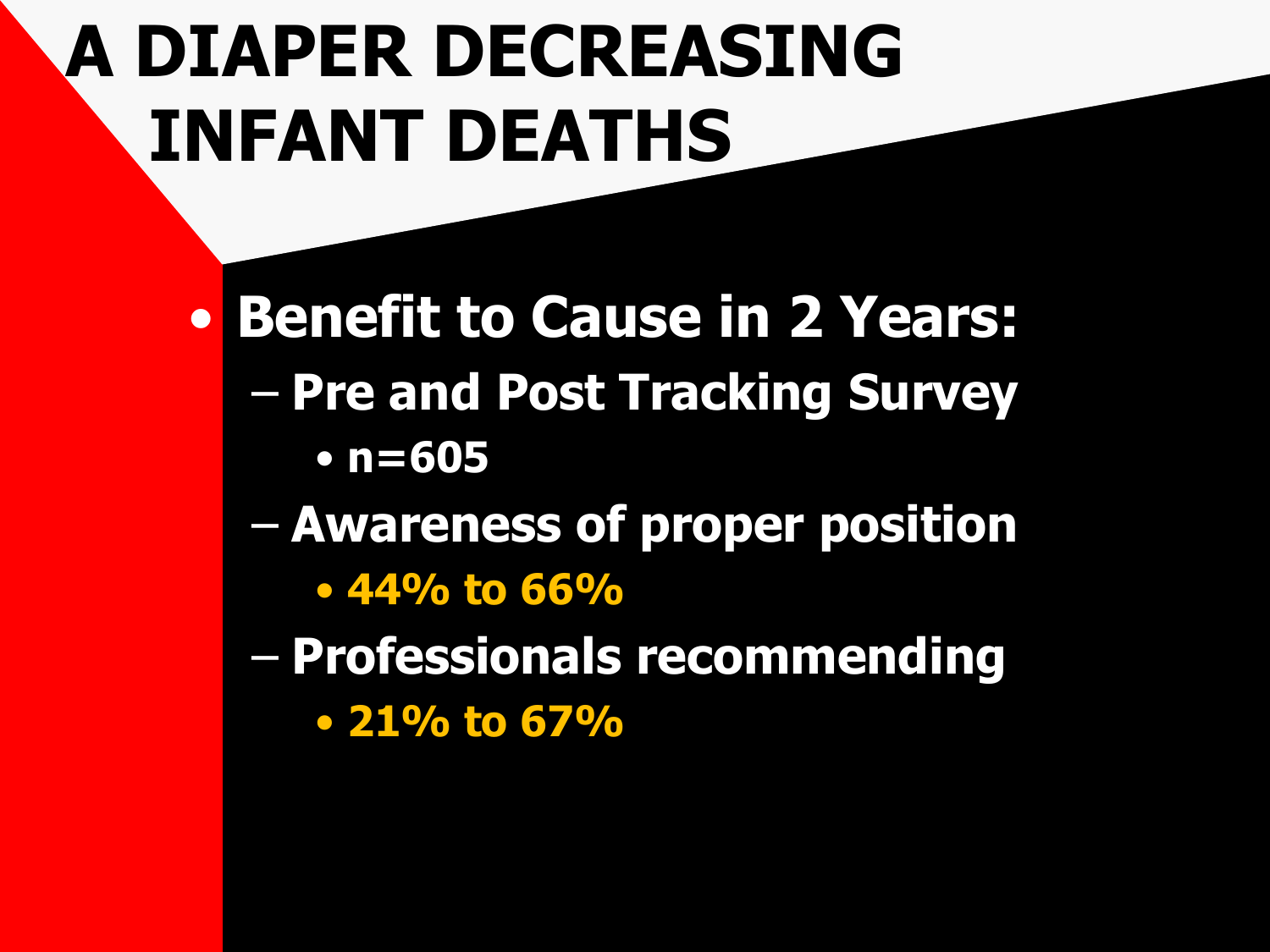## **A BEVERAGE COMPANY DECREASING AIDS**



- **June 2001**
- **Coco-Cola Company**
- **Philanthropic Mission for employees in Africa: "Our mission is to reduce the impact of HIV/AIDS as well as to educate the public on the terrible effects of the disease." Eyre&Barlow, 2010**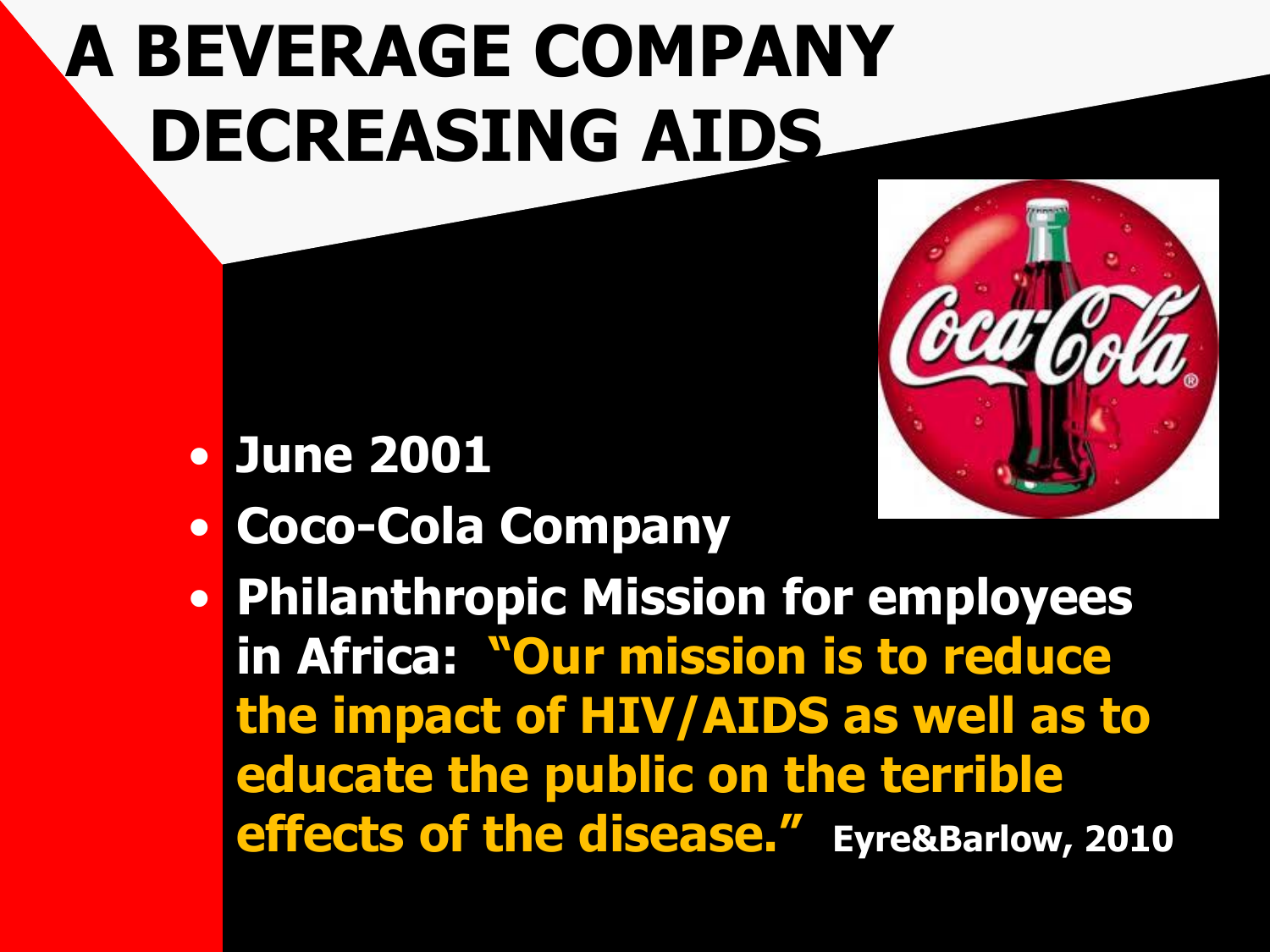# **A BEVERAGE COMPANY DECREASING AIDS**

- **Education on proper condom use**
- **Peer counselor**
- **Free testing and counseling**
- **Access to antiretroviral drugs**
- **Free at vending machines, restrooms & paychecks**



You're either HIV NEGATIVE OR POSITIVE or you don't know yet No cure, Ne vaccine yet. No way to prove you are nego Go for HIV COUNSELING AND TESTING Today @

> **Bode Thomas: surutere: Lagos.** Call: 01-7732200 / 7732201 Toll Free) 08027192780-3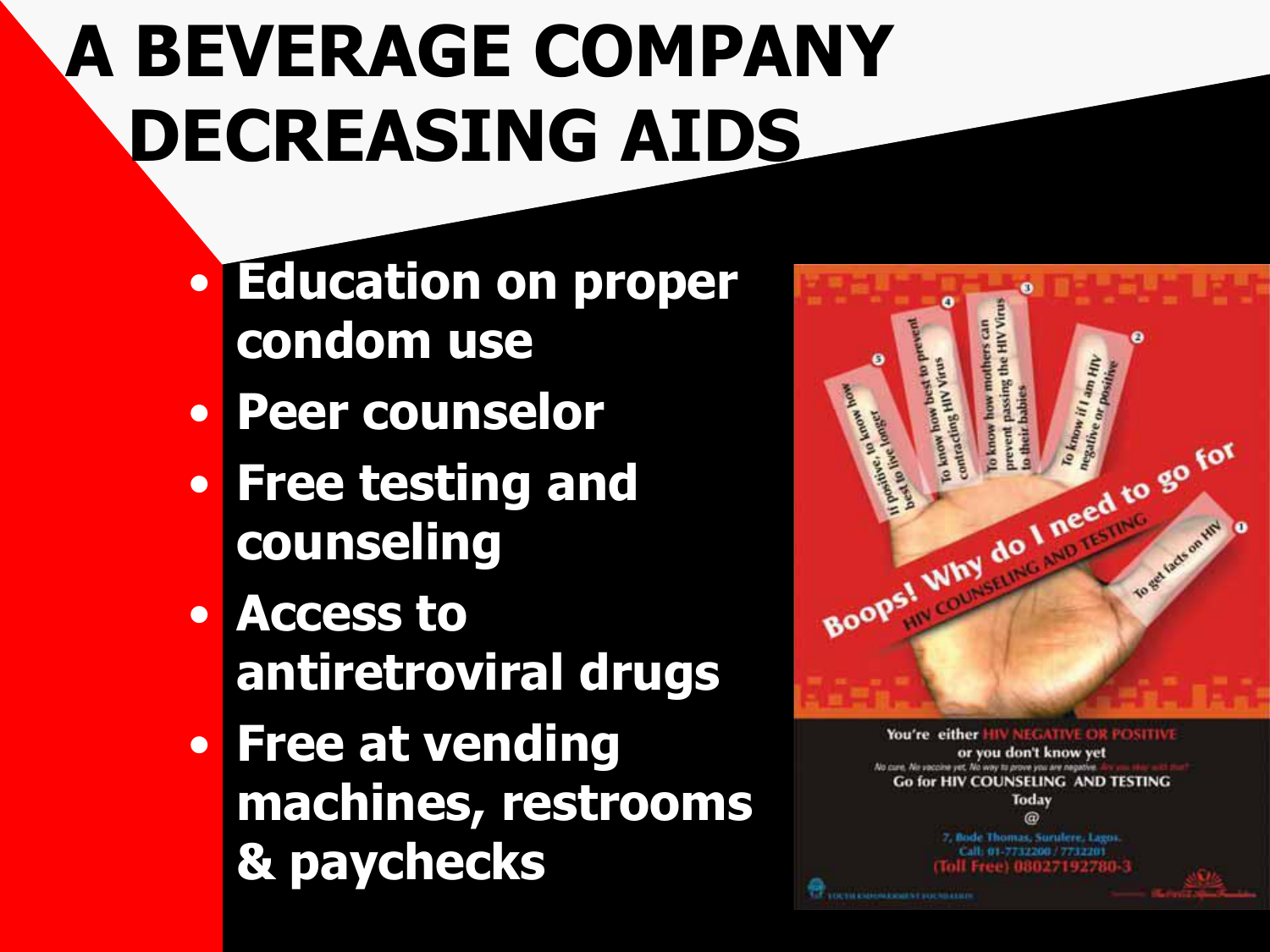## **A BEVERAGE COMPANY DECREASING AIDS**

#### • **By 2006:**

- **100% of bottlers participating**
- **34,041 employees participating (out of 60,000)**
- **13,740 HIV test**
- **1,115 receiving**



**drug treatment Handing out condoms**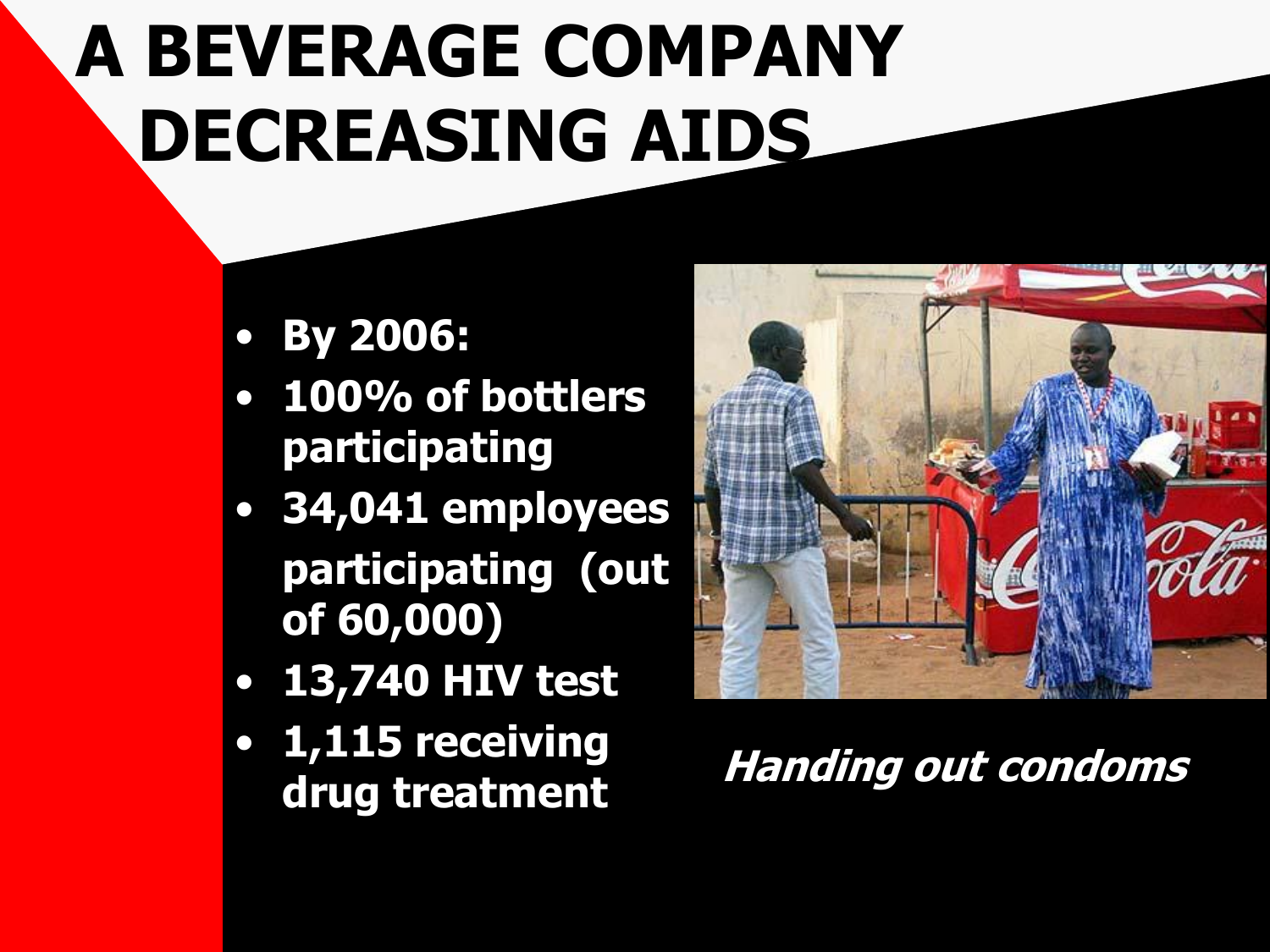- **1974 in Thailand** – **7 kids per family**
- **2005**
	- **1.5 kids per family**





• **Nicknamed "The Condom King"**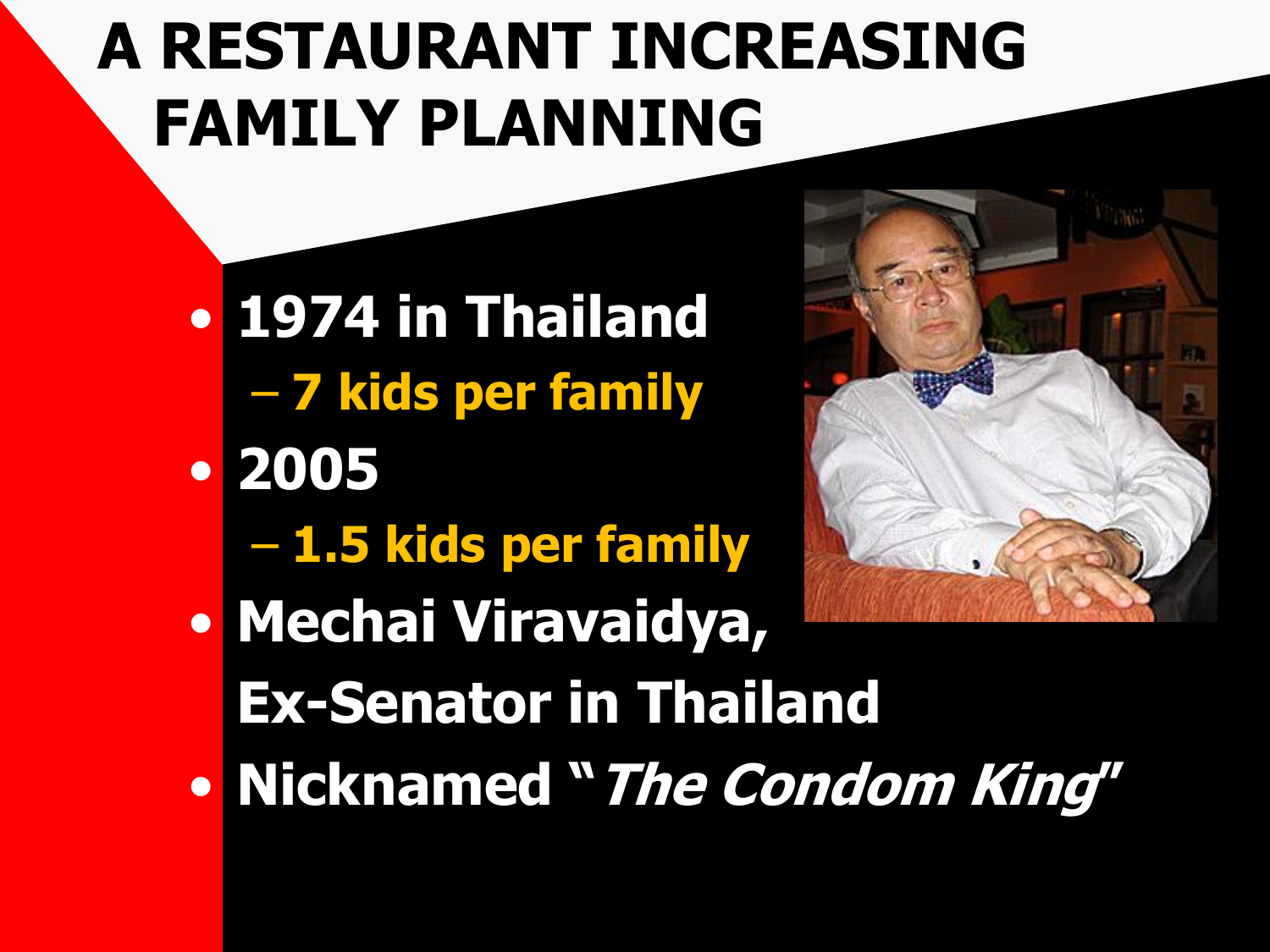- **Renamed birth control pill "Family Welfare Vitamin"**
- **Nurses could prescribe the pill**
- **Free vasectomy festivals once a year**
- **Buddhist monks sprinkled holy water on pills**

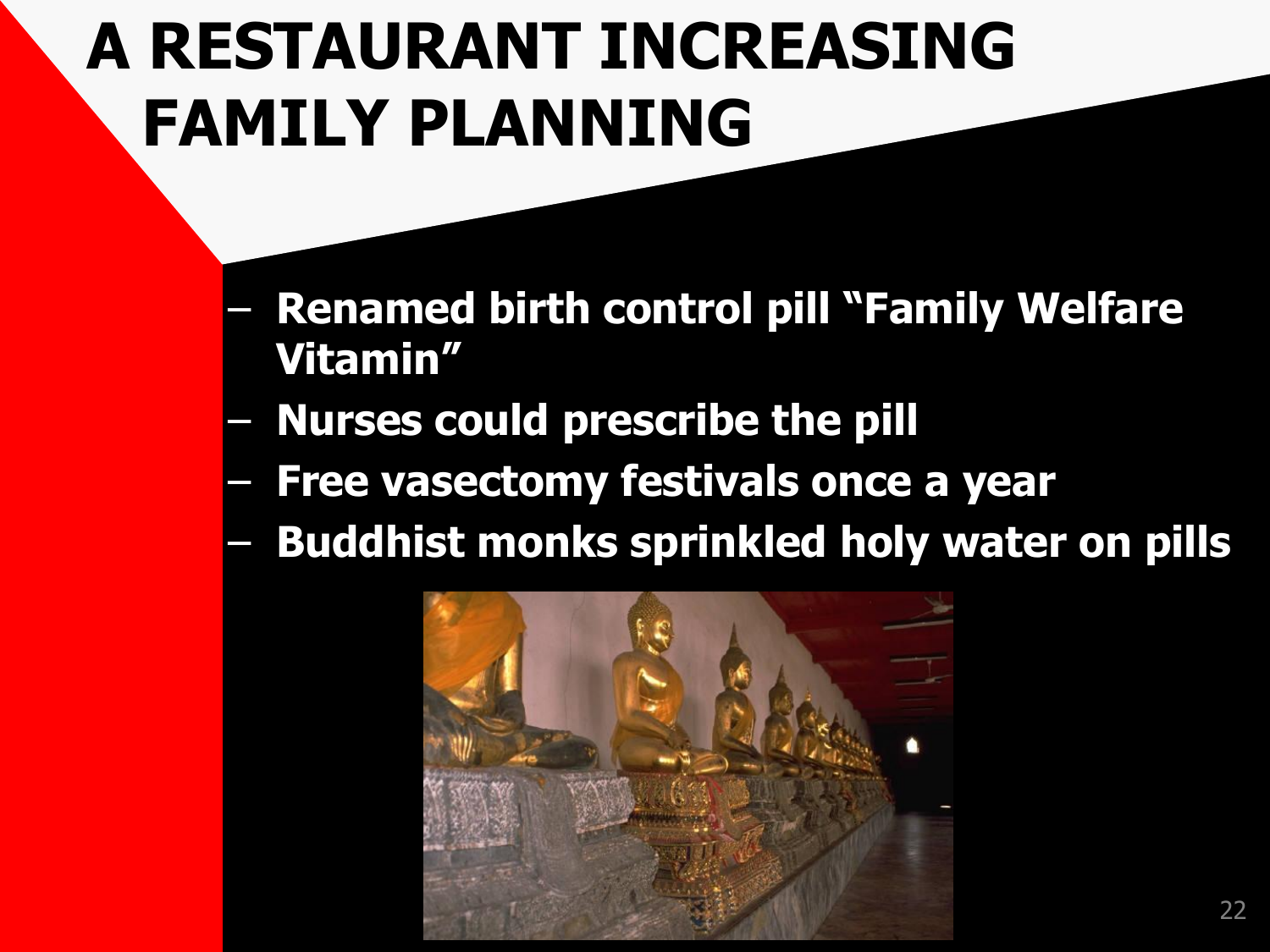- **And founded a chain of restaurants**
- **Condoms should be as common as cabbages**



**"Our food is guaranteed not to cause pregnancy."**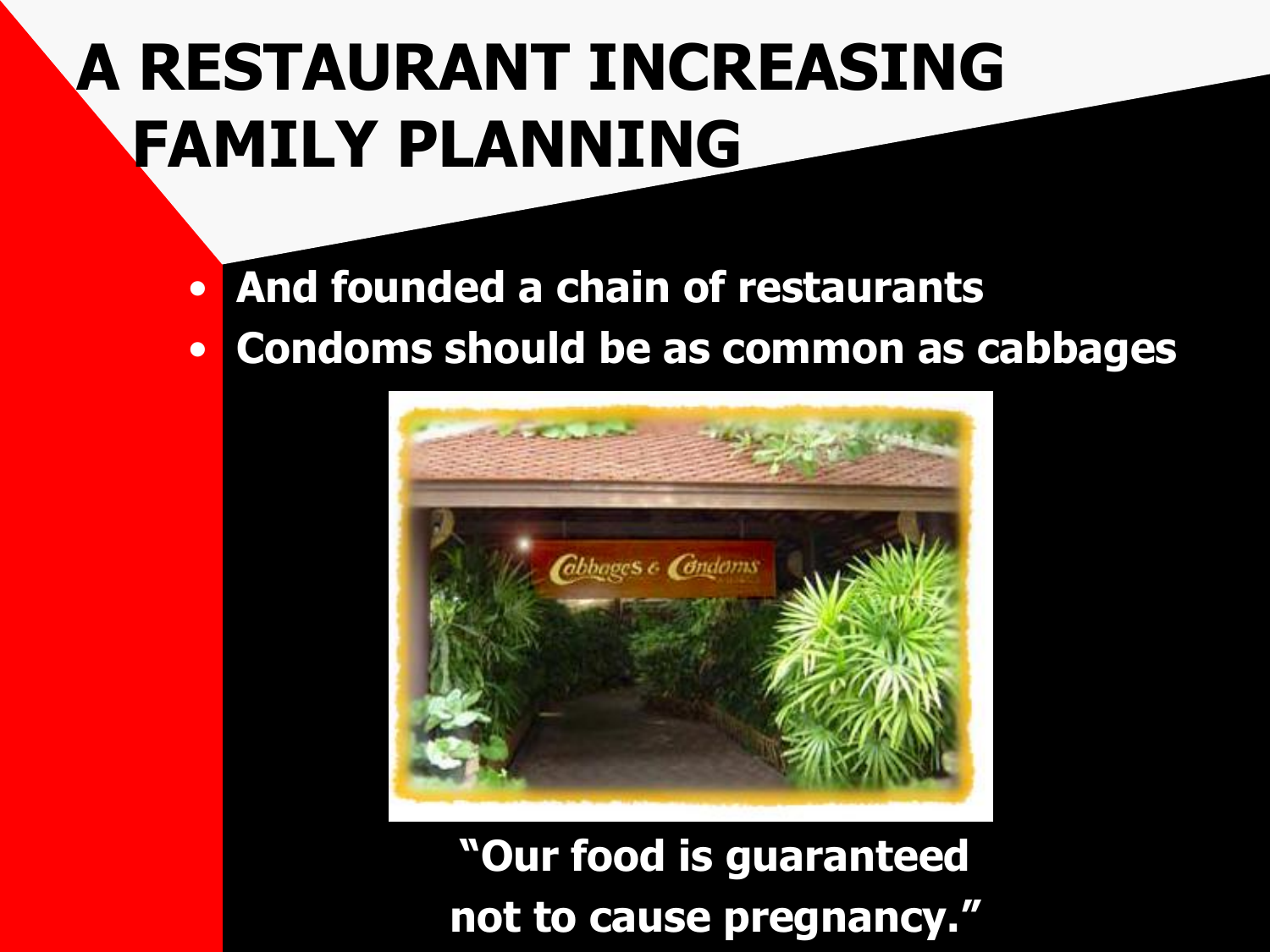

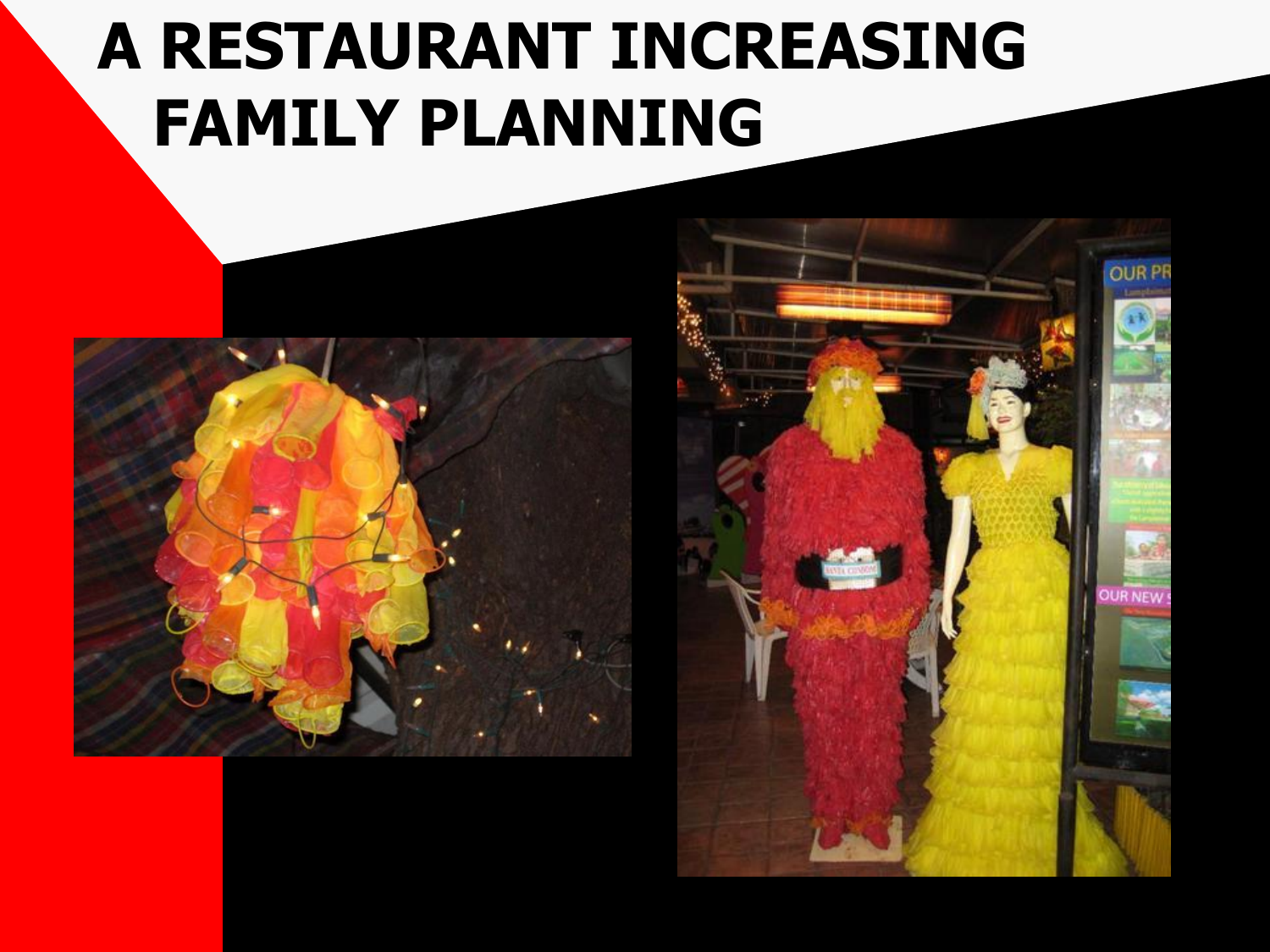### **[EN](https://www.dropbox.com/sh/nzalmtdd8p1lxwx/rm3lz7pFyn/Figure_17.3.tif)TREPRENEURS DECREASING DEHYDRATION**

- **Increasing access to Oral Rehydration Salts (ORS) in Rural India**
- **Partnership: USAID, Unilever, Pharma Synth**
- **Shkti, a network of rural retailers selling Univer products such as soap and detergent**

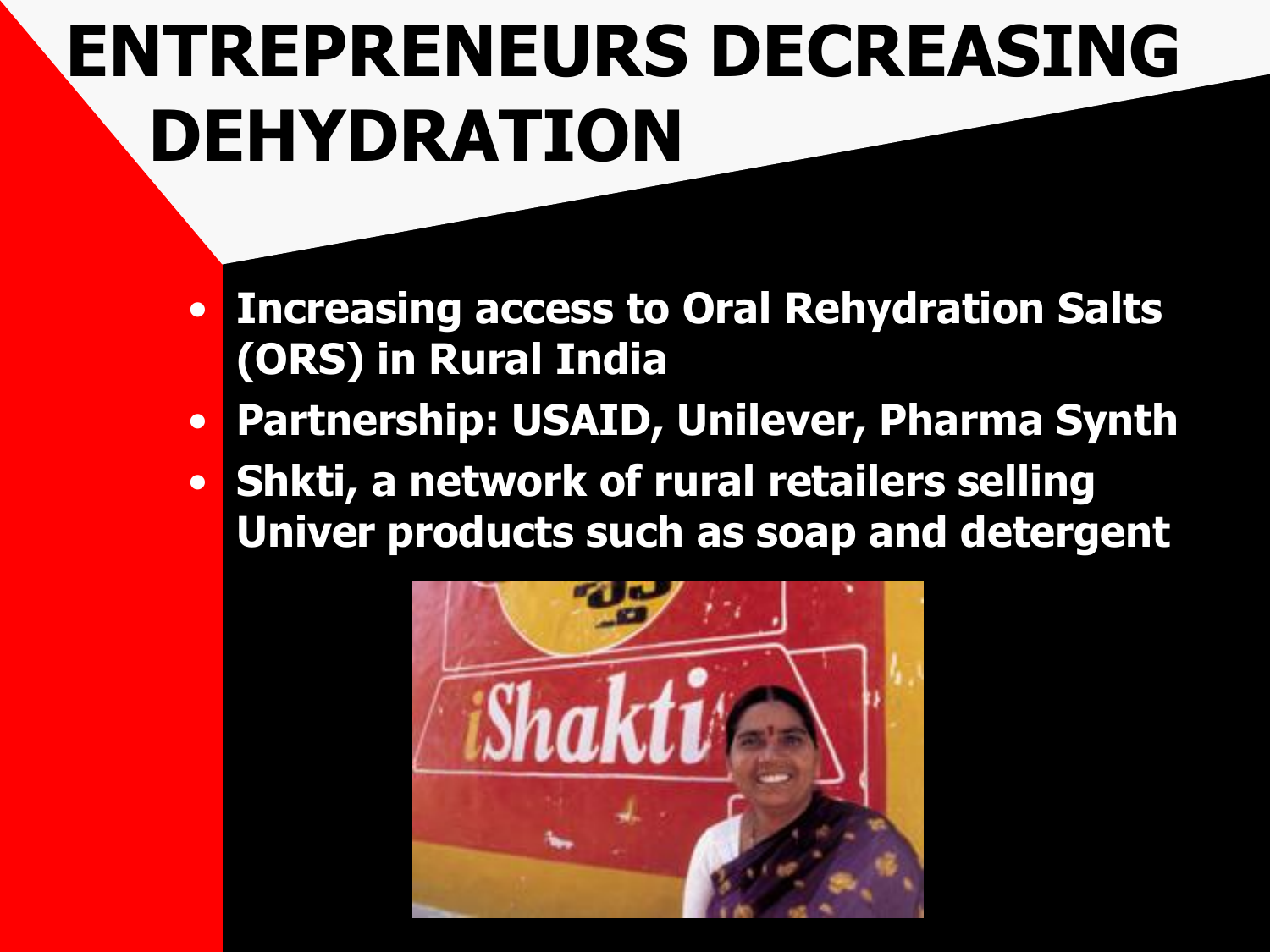### **[EN](https://www.dropbox.com/sh/nzalmtdd8p1lxwx/rm3lz7pFyn/Figure_17.3.tif)TREPRENEURS DECREASING [DE](https://www.dropbox.com/sh/nzalmtdd8p1lxwx/rm3lz7pFyn/Figure_17.3.tif)HYDRATION**

• **Shakti Entrepreneurs sales training** • **ORS sold at retail outlets by Shakti Entrepreneurs**

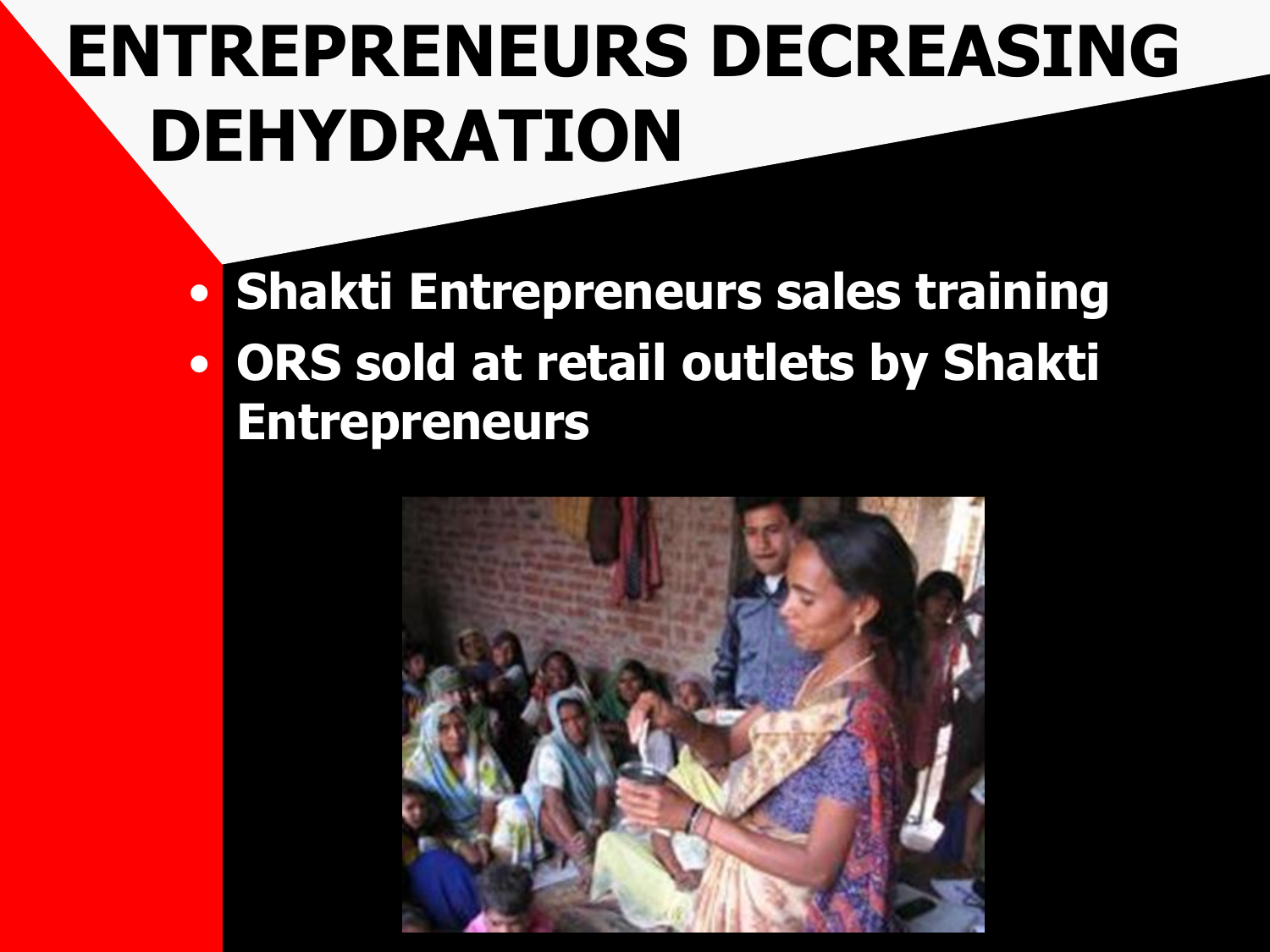### **[EN](https://www.dropbox.com/sh/nzalmtdd8p1lxwx/rm3lz7pFyn/Figure_17.3.tif)TREPRENEURS DECREASING DEHYDRATION**

- **High diarrhea incidence months April to July, 2011**
- **Shakti Entrepreneurs supplied 3500 liters of ORS to intervention villages**
- **Managing 8000 diarrheal episodes**

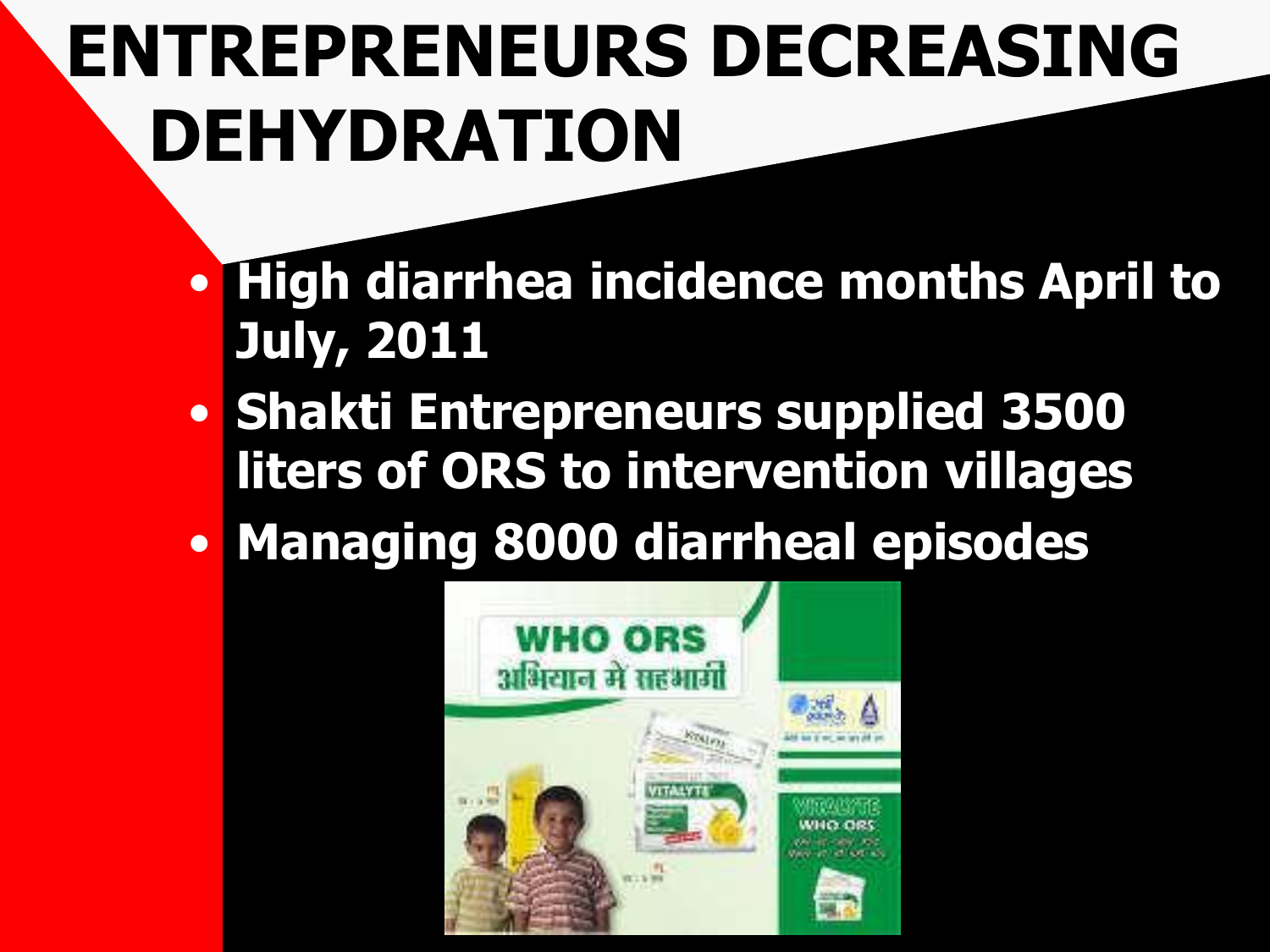### **PASSING THE SMELL TEST**

#### • **The match matters.**

– **McDonalds and childhood immunizations**

# **NOT**

– **McDonalds and childhood**

**obesity!**